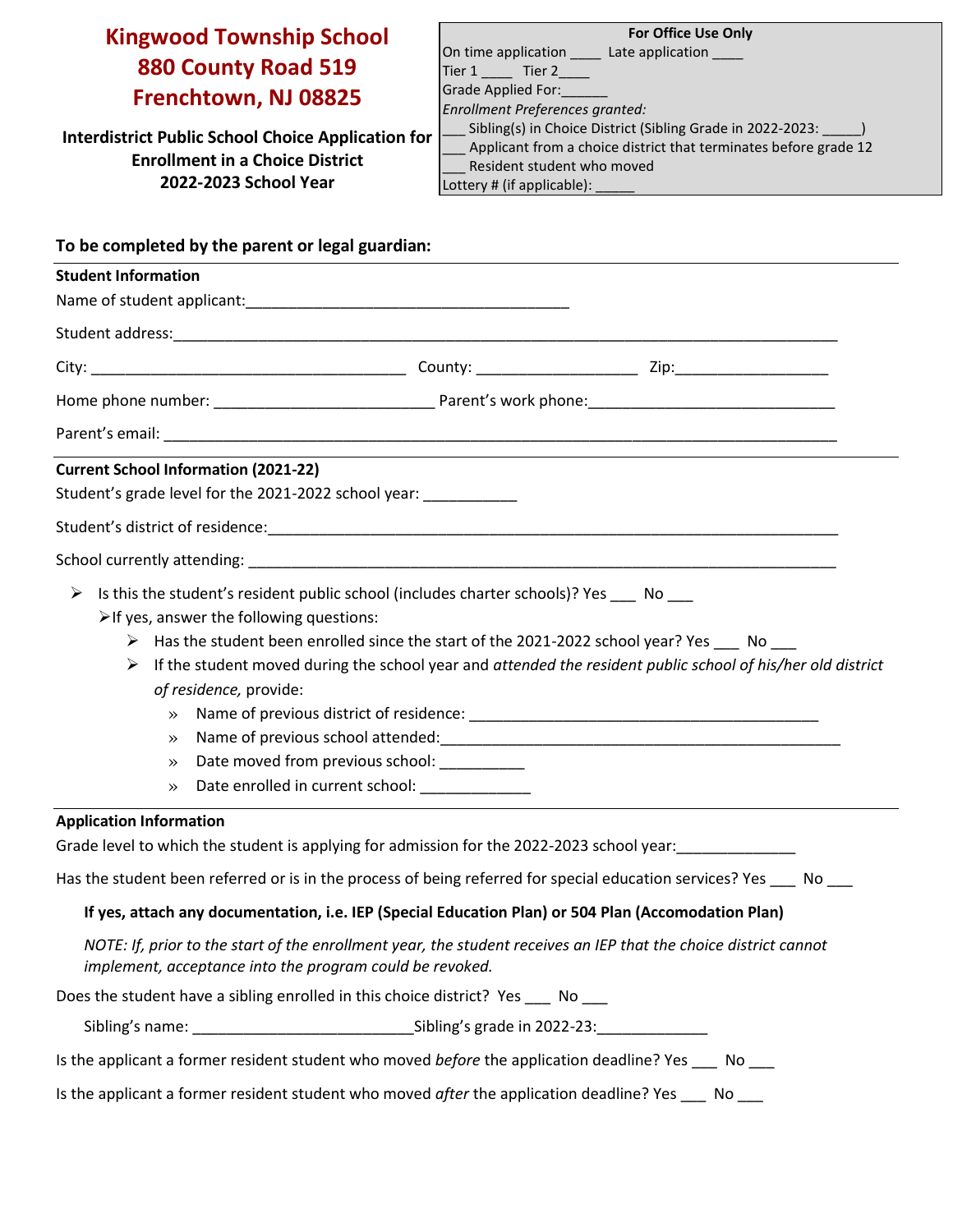## **Kingwood Township School 880 County Road 519 Frenchtown, NJ 08825**

## **Interdistrict Public School Choice Application for Enrollment in a Choice District 2022-2023 School Year**

#### **Student Enrollment Policies**

**Tier 1 students** are students who are enrolled in a NJ public school in their resident school district during the time of application and for the entire year (2021-22 ) immediately preceding enrollment in a choice district. If a student moved during the school year and attended the resident public school of his/her old district of residence, he/she is also considered Tier 1. Choice districts must first fill their available seats with Tier 1 students. If the number of Tier 1 applications exceeds the number of choice seats available, the choice district must hold a lottery to randomly select students. Charter school students are considered to be Tier 1. To qualify as Tier 1 for kindergarten, a student must be attending a state-funded preschool in his or her resident district or a student resides in a district that does not offer a state-funded preschool program or a student has a sibling currently attending the choice district. Most students applying for kindergarten are in Tier 1.

**Tier 2 students** include NJ residents who have not attended their resident public school for the entire year immediately prior to enrollment in the desired choice district and do not otherwise meet the requirements for Tier 1. This would include students who have been attending public school outside their districts of residence or private school.

Choice districts are not obligated to accept Tier 2 students. If a choice district accepts Tier 2 applicants, they may do so only after all of the qualified Tier 1 applicants have been accepted. If the number of Tier 2 applications exceeds the number of choice seats available, the choice district must hold a Tier 2 lottery to select students.

**Enrollment preference** may be given to students in the following circumstances: 1) applicants with siblings enrolled in the choice district; 2) applicants who will have completed the terminal grade of a sending choice district (i.e., students who attend a choice district with grades that terminate before 12th grade and with a natural progression to the desired choice district); and 3) resident students of the choice district who move during the school year but before the application deadline and want to remain in the choice district the following year. Your student's enrollment preference status will be determined from the information you provide in this application.

The Kingwood Township School has adopted the following policies regarding student enrollment:

| <b>District Choice Policies</b> |                                                                                                                                                                                                                                                                                                                                                                                                                                                                                                                                                                                                                                                                 |                   |  |
|---------------------------------|-----------------------------------------------------------------------------------------------------------------------------------------------------------------------------------------------------------------------------------------------------------------------------------------------------------------------------------------------------------------------------------------------------------------------------------------------------------------------------------------------------------------------------------------------------------------------------------------------------------------------------------------------------------------|-------------------|--|
| a.                              | The district accepts Tier 2 students.                                                                                                                                                                                                                                                                                                                                                                                                                                                                                                                                                                                                                           | Yes               |  |
| b.                              | The district gives enrollment preference to students who have a sibling currently attending the choice<br>district, provided they will enroll in a choice-approved grade/program, they meet any program-specific<br>criteria, and the district has seats available in the desired grades.                                                                                                                                                                                                                                                                                                                                                                       | Yes               |  |
| C <sub>1</sub>                  | The district gives enrollment preference to choice students who have completed the terminal grade of the<br>sending district (i.e., students who attend a choice district with grades that terminate before 12th grade<br>and with a natural progression to this choice district), provided they will enroll in a choice-approved<br>grade/program, they meet any program-specific criteria and the district has seats available in the desired<br>grades.                                                                                                                                                                                                      | Not<br>Applicable |  |
| d.                              | The district gives enrollment preference to resident students who move before the application deadline. If<br>resident students move and file choice applications for the following year prior to the deadline, the district<br>will give them enrollment preference (i.e., accept them ahead of other applicants, but after the enrollment<br>preference students described in b. and c. above), PROVIDED that there are choice seats available in the<br>choice-approved grades/ programs and the students meet any program-specific criteria. If the district has<br>already reached its approved choice enrollment maximum, this preference will not apply. | Yes               |  |
| e.                              | The district gives special consideration to resident students who move after the application deadline.<br>Students in this situation may apply as late applicants and be added to the front of the district's waitlist,<br>PROVIDED the students will enroll in a choice-approved grade/program and they meet any program-<br>specific criteria. No additional choice seats above the approved maximum will be approved by the NJDOE<br>to accommodate these students.                                                                                                                                                                                          | Yes               |  |